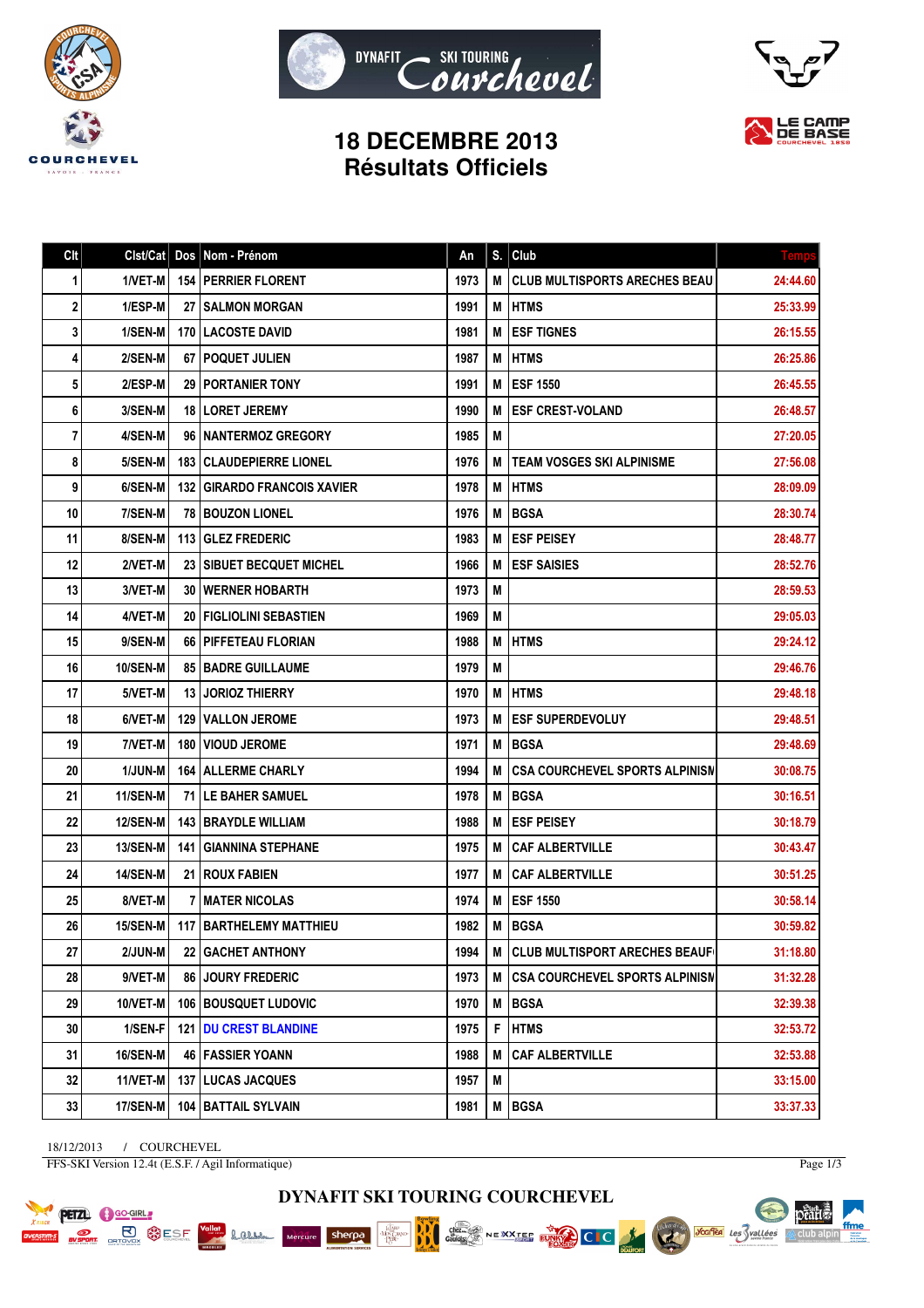## **DYNAFIT SKI TOURING COURCHEVEL**

18/12/2013 / COURCHEVEL FFS-SKI Version 12.4t (E.S.F. / Agil Informatique)

| Clt |                  |     | Cist/Cat   Dos   Nom - Prénom    | An   | S. | Club                                  | <b>Temps</b> |
|-----|------------------|-----|----------------------------------|------|----|---------------------------------------|--------------|
| 34  | <b>18/SEN-MI</b> |     | <b>103 BIDEAU NIORMAN</b>        | 1980 | M  | <b>CAF ALBERTVILLE</b>                | 33:59.31     |
| 35  | <b>12/VET-M</b>  |     | <b>144 LEFORT NICOLAS</b>        | 1971 | M  |                                       | 34:16.85     |
| 36  | <b>19/SEN-M</b>  |     | <b>176 I PROUST ALEXANDRE</b>    | 1982 | M  | <b>CSA COURCHEVEL SPORTS ALPINISM</b> | 34:27.82     |
| 37  | 13/VET-M         |     | 93 GEORGES ROLAND                | 1959 | M  | <b>GUIDE COURCHEVEL</b>               | 34:39.72     |
| 38  | 2/SEN-F          |     | <b>62 EDWARDS MEREDITH</b>       | 1984 | F  | <b>TEAM USA</b>                       | 35:36.20     |
| 39  | <b>20/SEN-M</b>  |     | 105 GIRARD GREGORY               | 1975 | M  | <b>CSA COURCHEVEL SPORTS ALPINISN</b> | 36:05.13     |
| 40  | 14/VET-M         |     | <b>81   LECERF LAURENT</b>       | 1971 | M  |                                       | 36:44.52     |
| 41  | 1/JUN-F          |     | <b>130 ILE ROUX CHARLOTTE</b>    | 1996 | F  | <b>CAF ANNECY</b>                     | 37:23.70     |
| 42  | 1/VET-F          |     | <b>155 BAU GERALDINE</b>         | 1970 | F  |                                       | 37:47.73     |
| 43  | 21/SEN-M         | 151 | <b>I CASACCIA FILIPPO</b>        | 1984 | M  |                                       | 37:52.23     |
| 44  | <b>22/SEN-M</b>  |     | <b>168 I VANNESSON JULIEN</b>    | 1987 | M  |                                       | 38:20.63     |
| 45  | 3/SEN-F          |     | <b>61   CHAUCHAIX CORINE</b>     | 1975 | F  | <b>ESF ARECHES</b>                    | 38:28.84     |
| 46  | 3/ESP-M          |     | <b>73   FLANDRE THEO</b>         | 1992 | M  |                                       | 39:19.61     |
| 47  | 15/VET-M         |     | <b>126   PETITJEAN ROBERT</b>    | 1959 | M  |                                       | 39:33.02     |
| 48  | <b>23/SEN-M</b>  |     | <b>98   GAUTHIER LILIAN</b>      | 1979 | M  |                                       | 40:12.00     |
| 49  | 4/SEN-F          |     | <b>172 BLANC GUYLAINE</b>        | 1978 | F  | <b>BGSA</b>                           | 41:07.28     |
| 50  | 2/VET-F          |     | <b>24 BARTNICKI MIREILLE</b>     | 1970 | F  | <b>HTMS</b>                           | 41:11.21     |
| 51  | <b>24/SEN-M</b>  | 167 | <b>IDOMENGET GUILLAUME</b>       | 1986 | M  | <b>CAF GRENOBLE</b>                   | 41:19.98     |
| 52  | 16/VET-M         | 111 | <b>I CATELLA NICOLAS</b>         | 1974 | M  | <b>ASM</b>                            | 41:39.04     |
| 53  | 17/VET-M         |     | <b>43 CHEVALLIER PATRICK</b>     | 1962 | M  | <b>CSA COURCHEVEL SPORTS ALPINISM</b> | 41:49.75     |
| 54  | 3/VET-F          |     | <b>112   HABERSTICH NATHALIE</b> | 1974 | F  | <b>CLUB MULTISPORT ARECHES BEAUF</b>  | 41:51.57     |
| 55  | 18/VET-M         | 87  | <b>MUGNIER PHILIPPE</b>          | 1959 | M  | <b>ESF 1850</b>                       | 41:55.87     |
| 56  | 19/VET-M         |     | <b>138 CHRETIEN FLORENT</b>      | 1972 | M  |                                       | 43:24.81     |
| 57  | 20/VET-M         | 91  | <b>IDOIX PHILIPPE</b>            | 1947 | M  | <b>ESF 1850</b>                       | 43:25.99     |
| 58  | 21/VET-M         | 171 | <b>SULLICE JEAN MARC</b>         | 1964 | M  |                                       | 43:33.56     |
| 59  | <b>25/SEN-M</b>  | 36  | <b>BAL BAPTISTE</b>              | 1979 | M  |                                       | 43:42.86     |
| 60  | 22/VET-M         |     | 41   BELLM RAY                   | 1950 | M  |                                       | 43:45.75     |
| 61  | <b>26/SEN-M</b>  |     | <b>15 MOUGEOT CLEMENT</b>        | 1988 | M  |                                       | 44:25.70     |
| 62  | 27/SEN-M         |     | <b>134   MARTIN BERTRAND</b>     | 1982 | M  |                                       | 46:56.06     |
| 63  | 23/VET-M         |     | 133   GUIGONNET JEAN LOUIS       | 1960 | M  |                                       | 47:32.54     |
| 64  | <b>24/VET-M</b>  |     | <b>175   LAUZIER BRUNO</b>       | 1974 | M  | <b>ESF MERIBEL</b>                    | 47:39.50     |
| 65  | 25/VET-M         |     | <b>159 DMITRI SMETANITCH</b>     | 1959 | M  | <b>CLIENT ESF MERIBEL</b>             | 48:04.43     |
| 66  | <b>26/VET-M</b>  |     | <b>34   GUEDON BERNARD</b>       | 1954 | M  |                                       | 48:12.46     |
| 67  | $1/BEN-M$        |     | <b>123   NORMAND GASPARD</b>     | 2003 | M  |                                       | 49:12.80     |
| 68  | 27/VET-M         |     | <b>191   ROBINSON ANDREW</b>     | 1966 | M  |                                       | 49:49.70     |
| 69  | 5/SEN-F          |     | <b>197 LE ROUX PAULINE</b>       | 1990 | F  | <b>ESF 1650</b>                       | 50:27.29     |
| 70  | <b>28/SEN-M</b>  |     | 192   SCOTT HECB                 | 1978 | M  |                                       | 51:11.27     |
| 71  | <b>29/SEN-M</b>  |     | <b>89 WOODS PATRICK</b>          | 1979 | M  |                                       | 51:11.97     |